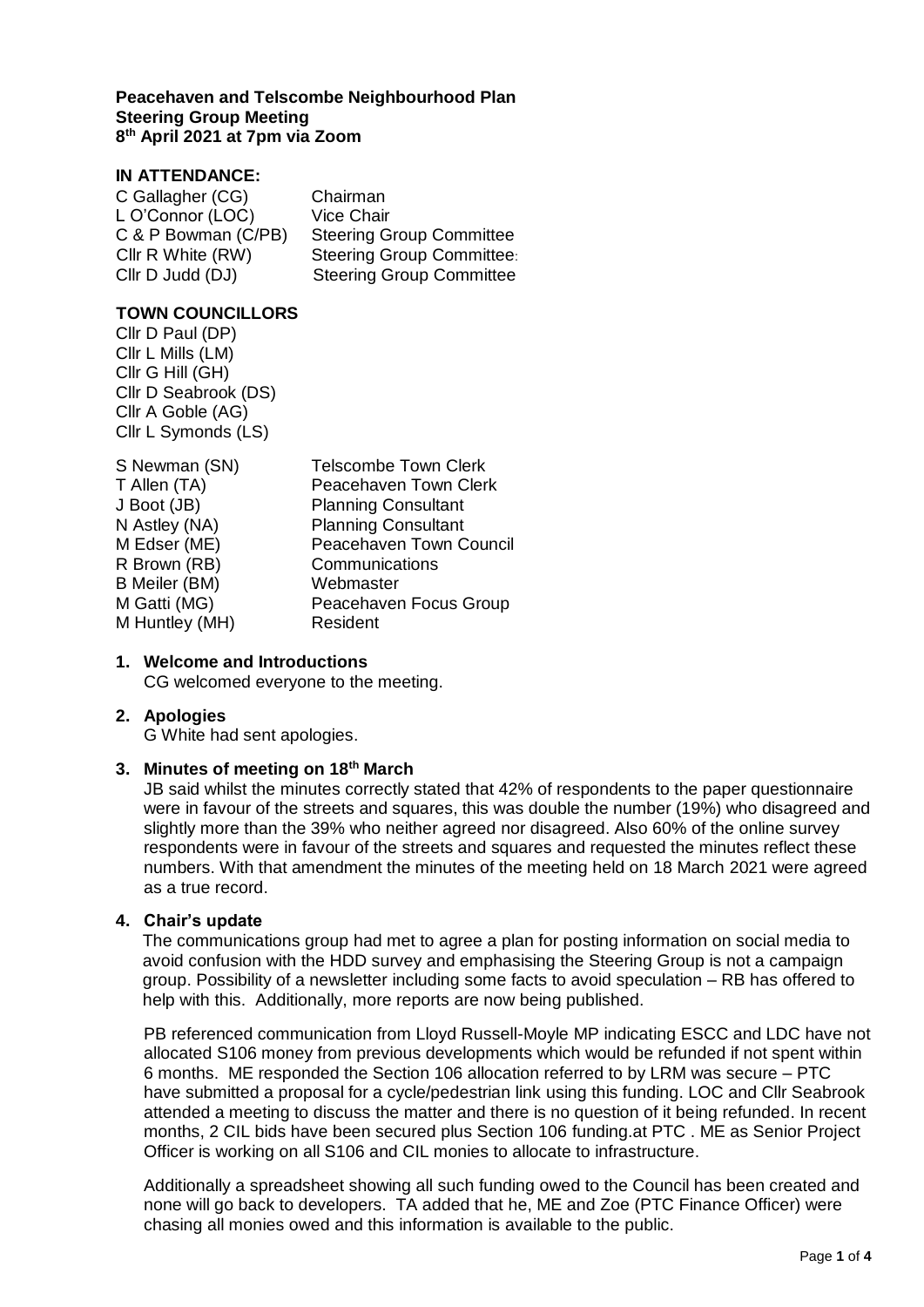MG had 2 questions from residents:

- a) As the Masterplan survey results showed residents wanted increased retail facilities and 52% were opposed to the overall plan, should the Steering Group amend the Masterplan in line with comments made as this could affect the result of the eventual referendum
- b) According to LDC Local Plan/Core Strategy 2015-2030 the Meridian Centre is classed as a District Retail Centre therefore the floor space in the existing centre should be protected. Should the Steering Group confirm that policies PT8 and PT9 (referenced in Core Policies 6 & 7) will be included in the plan

NA responded to MG's questions

a} The Masterplan's purpose was to create a vision to engender debate, it was not an application for development. The comments made will be incorporated into the NP, therefore the Masterplan project. The Consultants have moved on to other NDP's they will not be revising the concept.

b) The District Plan policies – are adopted policies and are therefore protected. Any proposed scheme which does not conform will be considered as being contrary to policy and should be refused. The NP includes a retail offering which will not need further protection as these polices are already in place at LDC. LDC can change their policies, however the Steering Group can only work with policies already adopted. LOC explained there was a hierarchy of plans: the NP needs to fit in with the local plan which is currently under review as it comes to an end in May this year (a new one will come into force in 2023).

MG observed communication was important to let people know what is going on and perhaps this should be clarified in writing.

## **5. Update from Jim Boot**

.

JB updated the meeting with a presentation:

**Masterplan:** the results were bulleted with much of the information provided previously (available on the website). Overall, the responses to the Masterplan were not in favour of more housing but the NP must work with targets set by the District Council. The Masterplan is about better designed homes, in the right place to meet local needs. All comments will feed into the NP policies which NA is currently drafting.

 **Design Codes**: further feedback from Steering Group and South Downs National Park has been

Fed back to AECOM to be incorporated before sign off. Key points were:

- Different photographs to show the diverse styles in the area
- Protecting filtered views to be included
- Coast road: de-clutter existing street furniture and signage
- Create one style along the coast road
- Parking: driveways should incorporate single/double width to be the same as dwellings.

SDNP have responded with comments relating to:

- Areas within the National park should link to their Sustainable Construction SPD
- Long views should include the SDNP
- South Downs fringe should reference their document 'Roads in the South Downs'
- South Downs fringe should include the impact of main elevation and roof materials, (restriction to slate and clay tile - must be natural, not fake slate)
- South Downs fringe should have more emphasis on native hedges as preferred boundary treatment rather than brick/flint or render
- South Downs fringe shows timber cladding which must be natural timber.

Any other comments to be fed back to JB as soon as possible, to be passed on to AECOM.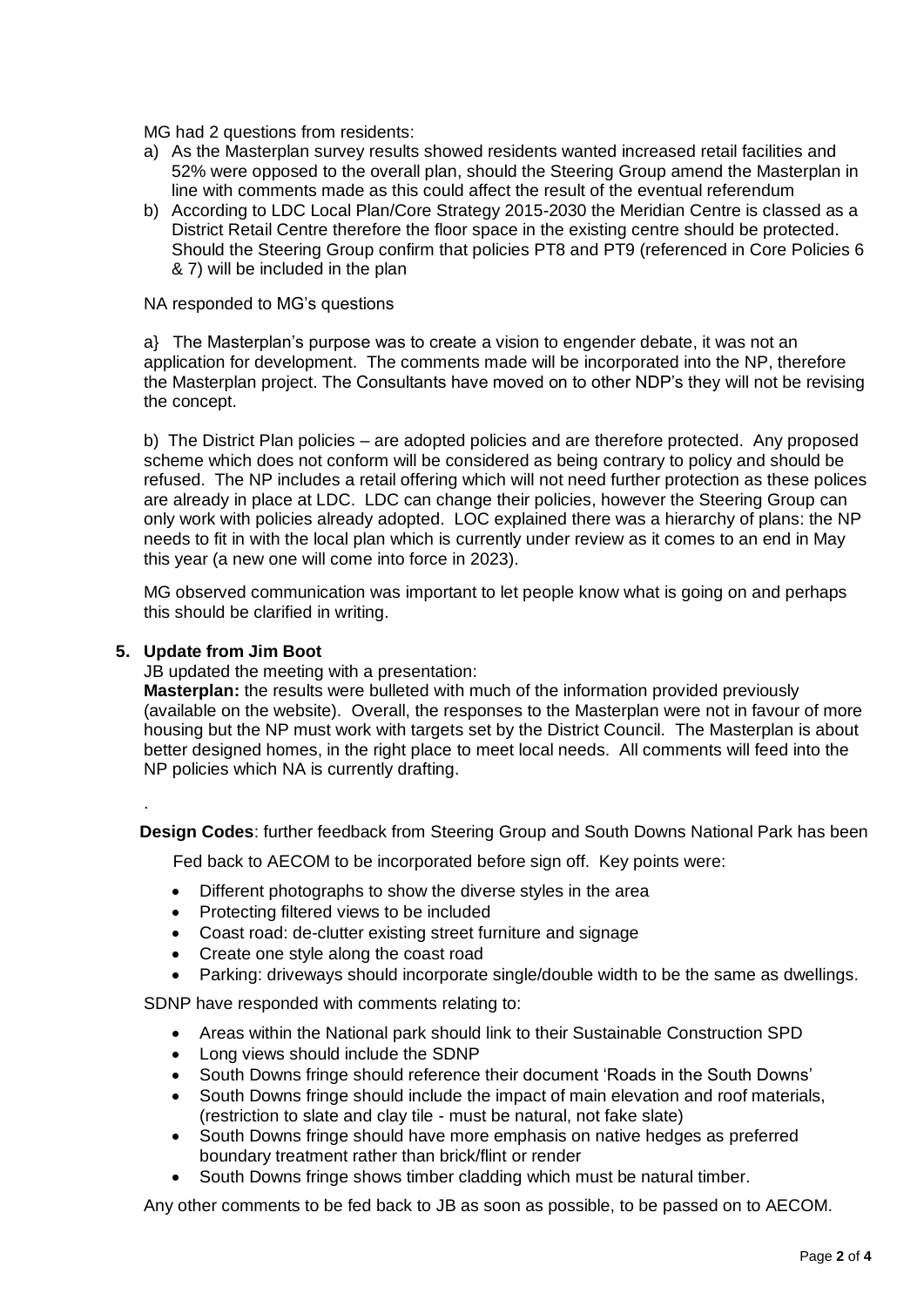PB observed most new houses are too narrow to park 2 cars, the crossover should be wider. Roof tiles – real slate has to be imported and is very expensive. JB said this relates only to the South Downs fringe and is their own guidance.

# **Strategic Environmental Assessment** (SEA)

- Consultation closed on 9 March feedback on scoping report received from Environment Agency, SDNP and Historic England. Natural England yet to comment but they may defer to SDNP however they will comment on the Environmental Report.
- Environmental Report is the next stage which will weigh up the alternatives this is part of the process showing that reasonable alternatives have been considered and the evidence for it. Comments will be incorporated and test some of the issues against the policies within the NP.
- The Environmental Report will include 3 sections to accompany the NP at Regulation 14 consultation: a summary of SEA scoping, consideration of reasonable alternatives and appraisal of the completed draft NP. A meeting is scheduled with the author of the SEA report at the end of April.

JB to ask GW to upload consultee comments to the website. *ACTION JB/GW*

RW asked if the SDNP has any further details, advice or guidance about future development of Valley Road: JB said they only offered general guidance on boundary roads and treatments relating to the fringe area.

CG confirmed the UoB panel meeting on 6 May at 4pm will include Hannah Collier from SDNP so there will be another opportunity to ask questions then – RW and Dr Earthy to be invited. This will be followed by a presentation from the students on ecological issues on 27 May. CG to consider anyone else who should attend. *ACTION CG*

# **6. Update from Nancy Astley**

NA presented the draft NP document showing what is currently being worked on. Evidence Reports will be provided separately however certain items must be included legislatively. Chapters currently are:

- Introduction
- Movement (Transport)
- Housing
- Green/Open Spaces
- Community Facilities
- Historical Buildings

Details within each section were explained. Chapters will also include details of Town Council projects currently under consideration (CIL initiatives etc.) to support policies after the NP has been adopted.

Issues around 'affordable housing' were raised and additional work is being done to evidence the issues. Housing allocations of 255 were being used, although the plan providing this allocation will expire in May so a review of those numbers in 2022/23 will be needed. It was confirmed churches would be covered under community facilities.

- CG observed that lockdown restrictions were easing therefore some face-to-face workshops with the community could be held.
- RW asked if LDC ever released the Housing Needs Assessment. A HNA was drafted but as some information was out of date using 2011 census, LDC did not wish to formalise it. Therefore it was agreed last week that AECOM be asked to conduct a HNA – no timeframe yet but will be worked on independently.
- LOC has arranged a meeting for CG, DJ, NA and ME with L Palmer and M Hitchin (LDC Planning) to discuss the implications of the expiry of the Local Plan in May on housing targets and the completion of the NP process without an adopted LDC Local Plan.
- Liaison with SDNP NA confirmed they were very interested in the design codes and positive about that document. Also, pleased that the NP was trying to improve walkways/ cycle ways and will work further with their tourism unit regarding accessibility for the National Park.

# **7. Update on Meridian site**